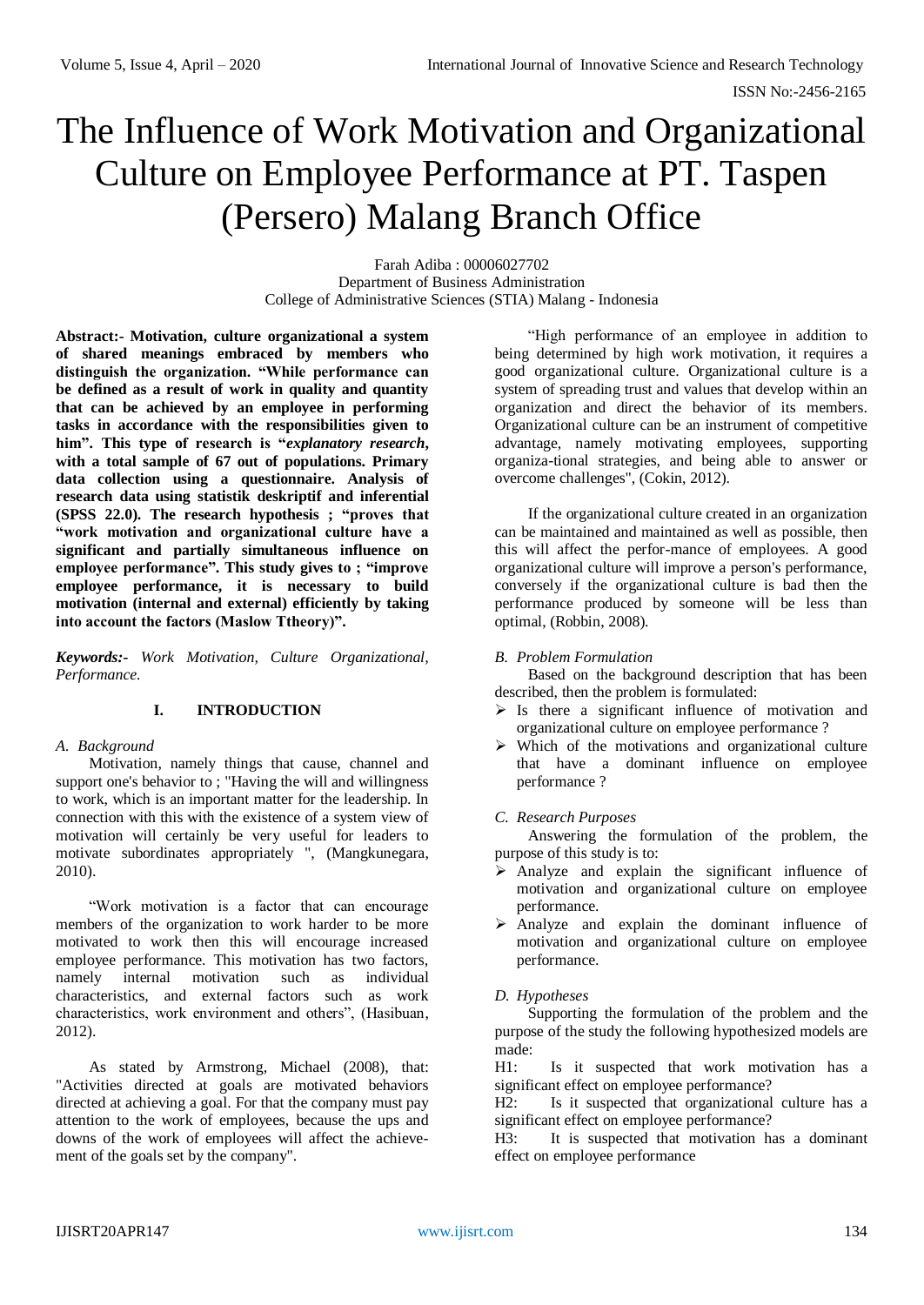#### ISSN No:-2456-2165

#### **II. LITERATURE REVIEW**

#### *A. Motivation*

Motivation are the factors that exist in a person who moves their behavior to meet certain goals. The process of the emergence of one's motivation is a combination of the concepts of needs, encouragement, goals and rewards, (Sudarmo, 2010).

"In 1943, Maslow argued that human beings have an internal needs compelling them in the direction of selffulfillment and personal superiority. He then came up with a opinion that there are five unique position of needs and once we to satisfy a need at one position of the hierarchy it will have an influ- ence on our attitude. At such stage our attitude starts to decrease, we now put more powerful influence for the need at the next stage up the hierarchy", (Maslo, 1994).



Fig 1:- Abraham Maslow's hierarchy of need.

- $\triangleright$  Biological and Physiological needs : "These needs are directly related to survival of individual or species. These are typically concrete needs such as eating, dressing and sleeping. The lack of these needs can cause bodily or make the human not to function up to capacity, physiological needs are thought to be the most important and must be met first".
- $\triangleright$  Security needs : "This type of need is to protect against various threats, if a person's security needs are relatively satisfied, their safety needs take precedence and dominate behavior. In the absence of physical safety due to war, natural disaster, family violence, childhood abuse, people may experience post traumatic stress disorder. The absence of economic safety due to safe- ty due to economic crises and lack of work opportunities, these safety needs will manifest itself in ways such as preference for job security"
- $\triangleright$  Social need of belonging to group : "It disclose the need of social dimension of the individual who needs to feel accepted by groups in his family, work, intimacy, friendship and associates. According to Maslow, human needs to feel and have the sense of belonging and been accepted among social groups in life they choose to

belong or finds themselves in". these group maybe large or small, some large groups may include, religion group, co-workers, professional organi- sations, sports team or gangs, while small groups may include love relationship, members of the family, mentor, colleagues and confidants.

- $\triangleright$  The esteem needs, respect and trust : Human have a need to feel respected, this includes the need to have self-esteem and self-respect. "Esteem presents the typical human desire to be ac- cepted and valued by others. People usually involves themselves in a profession or hobby to gain recognition. These activities give the person a sense of recognition or value".
- Personal development : "According to Maslow, this need aims to get out of condition purely ma- terial to reach fulfillment. This level of needs is the desire to accomplish everything that one can and to become the most that one can be".
- $\triangleright$  Manullang (2010) states: "Motivation is a stimulant or driving force that stimulates or encourages employees to want to work with different facets between one employee and another sourced from one's internal and external sources".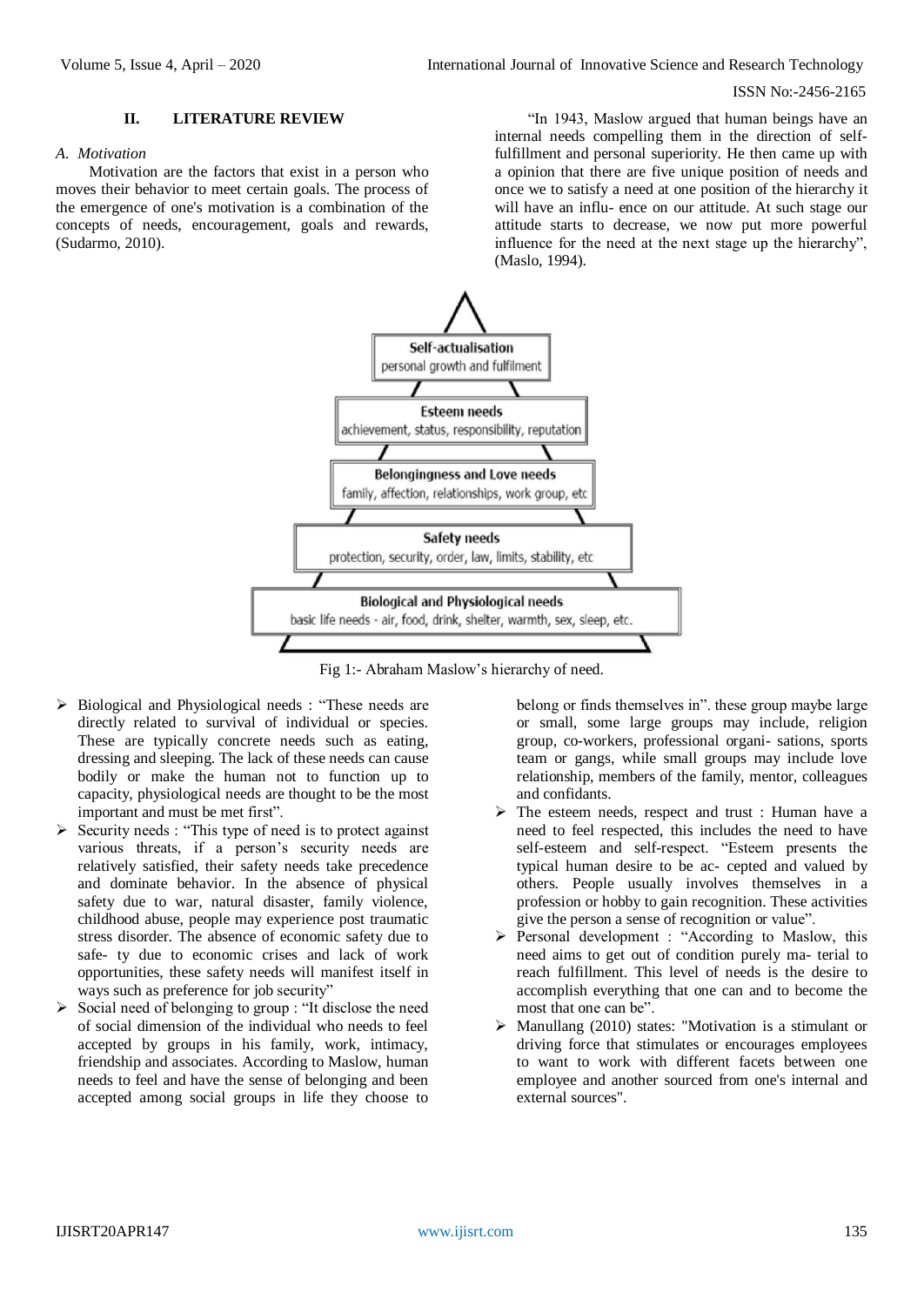

Fig 2:- Internal dan Eksternal Motivation

Based on the opinion above, "it can be seen that internal motivation is motivation that arises from within a person due to the desire / interest of someone to move forward and develop in their activities and work. There is an attitude to achieve or get the desire". There is a need that becomes a driving force towards achieving a goal.

## *B. Organization Culture*

Tika (2016) defines organizational culture "as a system of shared meanings shared by members that distinguishes the organization from other organizations. Organizational culture can be said as a rule of the game that is in the company that will become the handle of human resources in carrying out their obligations and values to behave in the organization". These values are reflected in their daily behavior and attitudes while they are in the organization and when representing the organization dealing with outsiders.

In other words, organizational culture reflects the way employees do things (make decisions, serve people, etc.) Which can be seen in plain sight and felt especially by people outside the organization. Outsiders can actually recognize the culture of an organization once it enters the gates of an office. For example, how the staff receive guests, room conditions, uniforms, how to receive a telephone, etc. It can also be said that organiza-tional culture is an integrated pattern of human behavior within the organization including thoughts, actions, conversations that are learned and taught to the next generation, (Ndraha, 2008).

Robbins (2008) states that there are seven main characteristics overall that constitute the nature of culture, namely ; 1] Innovation and the courage to take risks (the extent to which employees are encouraged to be innovative and dare to take risks). 2] Attention to detail (the extent to which employees are expected to carry out precision, analysis and attention to details). 3] Results orientation (the extent to which manage-ment focuses more on results rather than the techniques and processes used to achieve these results. 4] people orientation (the extent to which management decisions consider the effect of these results on people in the organization). 5] Team orientation (the extent to which work activities are organized on teams rather than individuals). 6] Aggressiveness (the extent to which people are aggressive and competitive rather than relaxed). 7] Stability (the extent to which organizational activities emphasize maintaining it the state in comparison with growth).

## *C. Performance*

Performance shows the level of productivity or work performance of a person, the definition of performance as stated by Anthony (2007) states that: Performance is the level of ability of a person or organization in an organization to achieve goals effectively and efficiently or performance is the ability of an organization in use its capital effectively and efficiently in order to get maximum results.

Hasibuan (2012) states that: "performance is the result of work achieved by someone in carrying out the tasks assigned to him. Employee performance refers to the level of productivity or work performance of an employee.

Dessler (2000) defines performance based on management functions including : 1]. Planning, which is determining goals, policies and actions or implementation, work scheduling, budgeting, planning, procedures and programming. 2]. Investigating, gathering and preparing information for records, reports and accounts, measuring results, determining inventory, and inventory analysis. 3]. Coordinating, exchanging information with organizations in other parts of the organization to link and adjust the program, notifying other departments and relationships with other departments. 4]. Evaluating, evaluating and measuring proposals, observed or reported performance, employee appraisals, record evaluations, results, financial statement assessments and production checks. 5]. Supervising, directing, leading and developing your subordinates, guiding, training and explaining work rules to subordinates, giving work assignments and handling complaints. 6]. Staffing, maintaining the workforce in your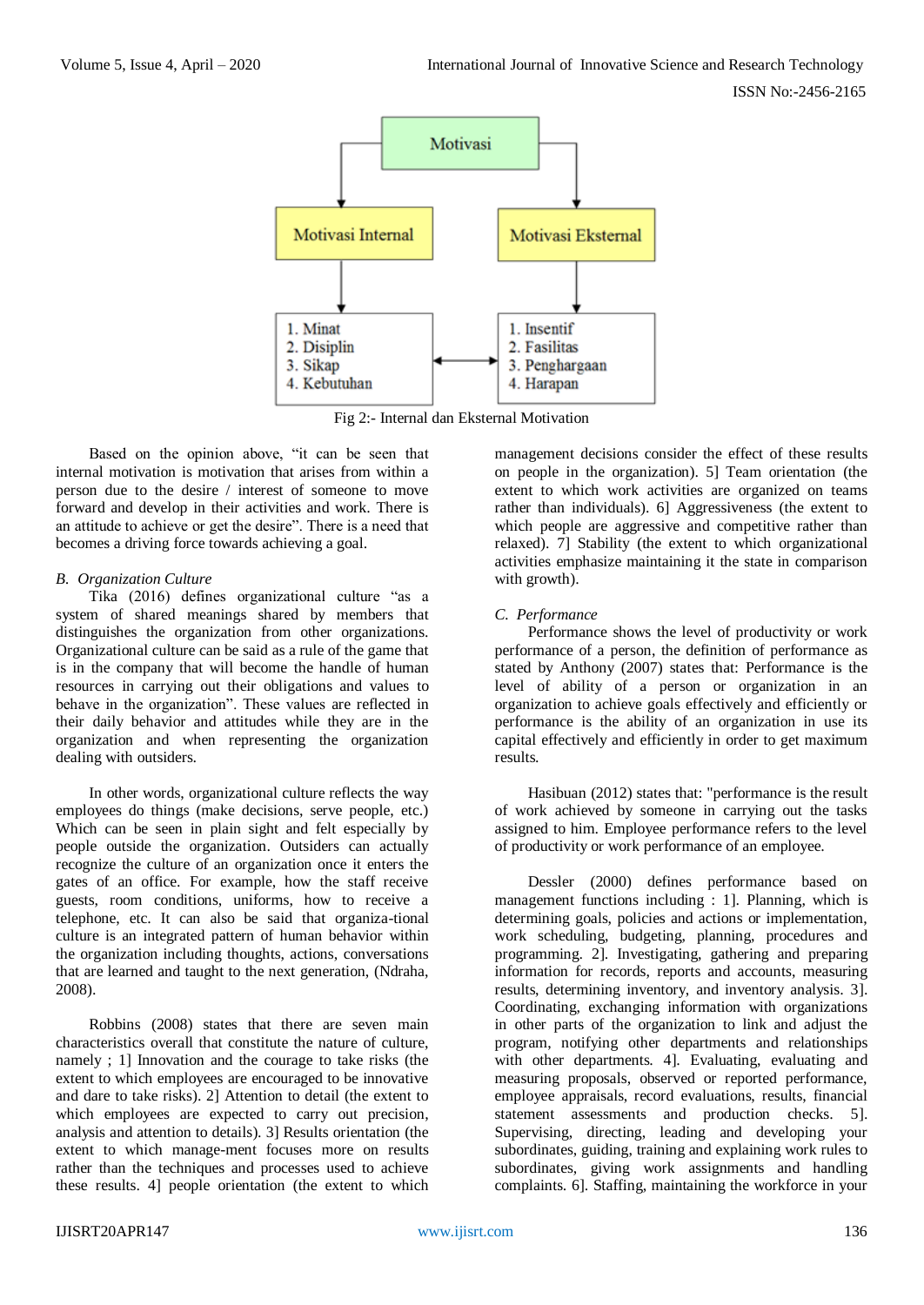ISSN No:-2456-2165

section, recruiting, interviewing and selecting new employees, placing, promoting and transferring employees. 7]. Negotiating a purchase, sale or contract for goods and services, connecting suppliers, bargaining. 8]. Representing, attending meetings with other organizations, business association meetings, speeches for community events, community approaches and promoting the general objectives of the organization.

Flippo in Notoatmodjo (2000: 185) provides several reasons for the need to assess work performance, namely; 1). Provides information as a basis for making decisions about promotions and salaries. 2). Provide opportunities to jointly review work-related behavior. and 3). It is possible to draw up a plan to improve each known definition.

#### **III. RESEARCH METHODS**

#### *A. Type of research*

If seen from the problems that have been described, to answer the research objectives, the types used in this study are:

"Explanatory design is typically used to explain and interpret quantitative results by collecting and analyzing follow-up qualitative data. It can be especially useful when unexpected results arise from a quantitative study. In this case, the qualitative data collection that follows can be used to examine these surprising results in more detail, (Creswell, 2015).

The study was conducted for one month, namely January 2020 with the following variables. The number of questions asked to respondents was 40 questions, with the choice of the answer interval that has been provided using a "Likert scale" consisting of five alternative answers. Research variables and indicators as presented in the following table.

| <b>Consept</b>  | <b>Variabel</b>   | <b>Indikator</b>                                  |
|-----------------|-------------------|---------------------------------------------------|
| <b>Motivasi</b> | Work              | 1. Self Actualization $(X_{1,1})$                 |
|                 | <b>Motivation</b> | 2. Esteem Needs $(X_{1,2})$                       |
|                 | $(X_1)$           | 3. Belonging and Love Needs $(X_{1,3})$           |
|                 |                   | 4. Safety Needs $(X_{1,4})$                       |
|                 |                   | 5. Biological and Physiological Needs $(X_{1.5})$ |
| Organizational  | Organizational    | 1. Rules and Norms $(X_{2,1})$                    |
| culture         | culture           | 2. Habits that develop $(X_{2,2})$                |
|                 | $(X_2)$           | 3. Courage to take risks $(X_{2,3})$              |
|                 |                   | 4. Result orientation $(X_{2,4})$                 |
|                 |                   | 5. Team orientation $(X_{2.5})$                   |
| Performance     | Performance       | 1. Qualitas $(Y_{1,1})$                           |
|                 | Employee          | 2. Quantitas $(Y_{1,2})$                          |
|                 | Y)                | 3. Timeliness Results $(Y_{1,3})$                 |

Table 1:- Variable Research and Indicators Source : research processed, 2020.

The number of samples of this study were 67 employees (total sampling), primary data were collected using a questionnaire (test instrument) and supported by documentation as secondary data. Analysis of research data using inferential statistical analysis with software *Statistic Package for the Solution Sciences* (Santoso, 2011).

#### **IV. RESULTS AND DISCUSSION**

Respondents in this study amounted to 37 people consisting of teachers and employees of with different backgrounds as presented in the following table.

Based on the table 2 above most of them are men (70.3%), with ages between 40-50 years (56.8%) with a Bachelor's degree (56.8%).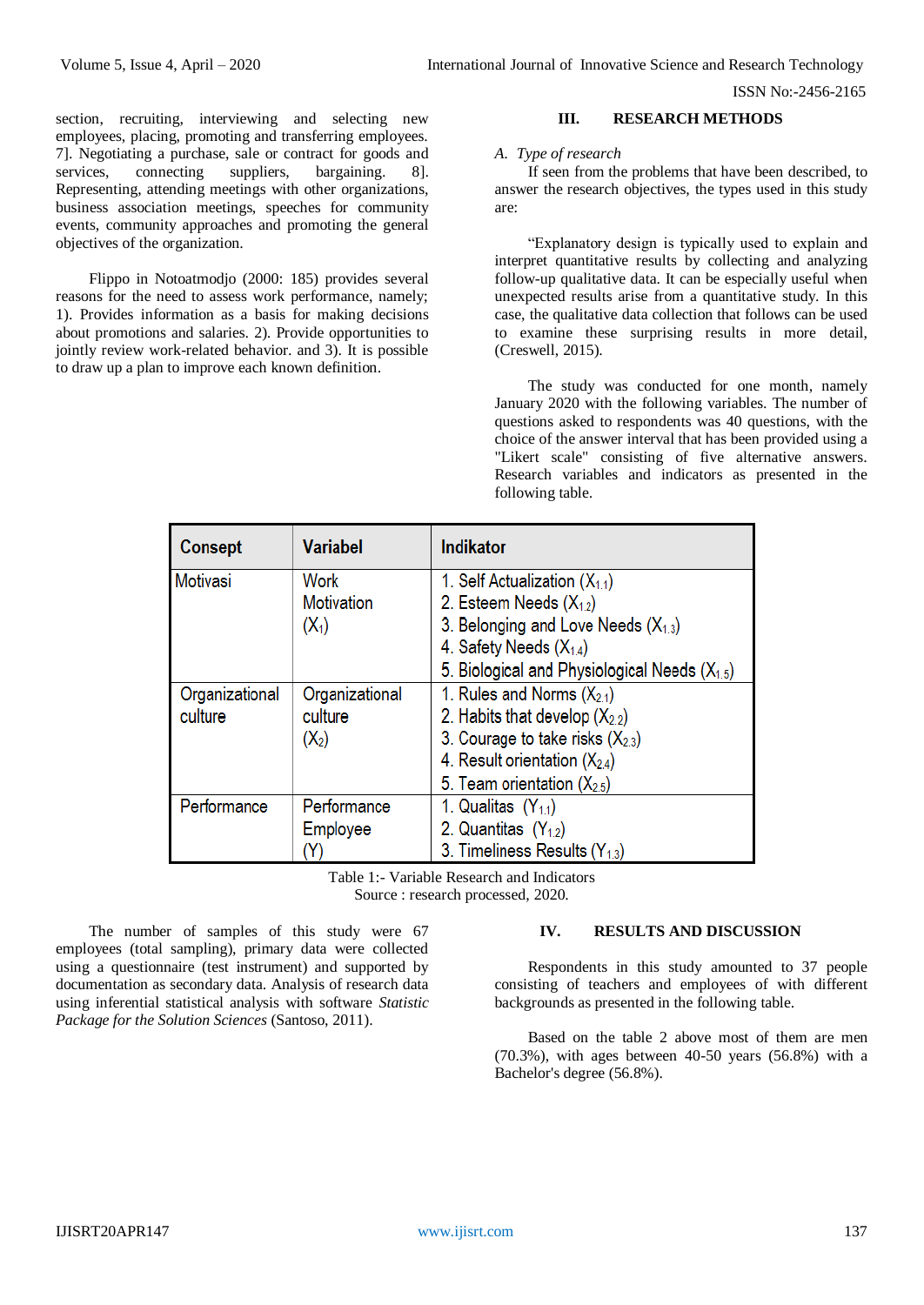| No     | <b>Inoformation</b>   | <b>Amount</b> | Percentage |  |
|--------|-----------------------|---------------|------------|--|
|        | Gender:               |               |            |  |
| 1      | a. Male               | 42            | 62.7%      |  |
|        | b. Famale             | 25            | 37.3%      |  |
|        | Amount                | 67<br>100%    |            |  |
|        | Age :                 |               |            |  |
|        | a. 17 - 25 years old  | 4             | 6.0%       |  |
| 2      | b. 25 - 35 years old  | 19            | 28.4%      |  |
|        | c. 35-50 years        | 42            | 62.7%      |  |
|        | d. More than 50 years | 2             | 3.0%       |  |
| Amount |                       | 67            | 100%       |  |
|        | Education:            |               |            |  |
|        | a. Elementary school  |               |            |  |
| 3      | b. Middle school      |               |            |  |
|        | c. High school        | 7             | 10.4%      |  |
|        | d. Diploma            | 9             | 13.4%      |  |
|        | e. Bachelor           | 51            | 76.1%      |  |
|        | Amount                | 67            | 100%       |  |
| 4      | Years of work:        |               |            |  |
|        | a. Less than 5 years  | 4             | 6.0%       |  |
|        | $b. 5-10$ years       | 41            | 61.2%      |  |
|        | c. 10-20 years        | 19            | 28.4%      |  |
|        | d. More than 20 years | 3             | 4.5%       |  |
|        | Amount                | 67            | 100%       |  |

Table 2:- Overview of Respondents Source: Primary data processed, 2020

The test results of the research instruments (validity and reliability) are presented in the following table.

| No | Variabel                       | <b>L</b> <sub>count</sub> it | <b>Alpha</b><br>Cronbach |
|----|--------------------------------|------------------------------|--------------------------|
|    | Work Motivation $(X_1)$        | 0.764                        | 0.767                    |
| 2  | Organizational Culture $(X_2)$ | 0.711                        | 0.724                    |
|    | Performance Employee (Y)       | 0.669                        | 0.693                    |

Table 3:- Test Instruments Source : Primary data processed, 2020

Based on the table above the instrument is declared valid with r count > 0.500 and reliable with Alpha Cronbach > 0.600.

## Coefficients<sup>a</sup>

|       |            | Unstandardized<br>Coefficients |            | Standardized<br>Coefficients |       |      |
|-------|------------|--------------------------------|------------|------------------------------|-------|------|
| Model |            | В                              | Std. Error | <b>Beta</b>                  |       | Sig. |
|       | (Constant) | 16.473                         | 2.967      |                              | 5.552 | .000 |
|       |            | .695                           | .167       | .533                         | 4.149 | .000 |
|       | Х2         | .551                           | .215       | .452                         | 2.558 | .003 |

a. Dependent Variable: Y

Table 4:- Inferential Statistical Analysis

Source : Primary data processed, 2020

Based on the table in the motivation variable has a tcount of 4.149 and organizational culture has a tcount of 2.558 greater than table (2.035) with a significance of 0.000 then a significant effect on performance.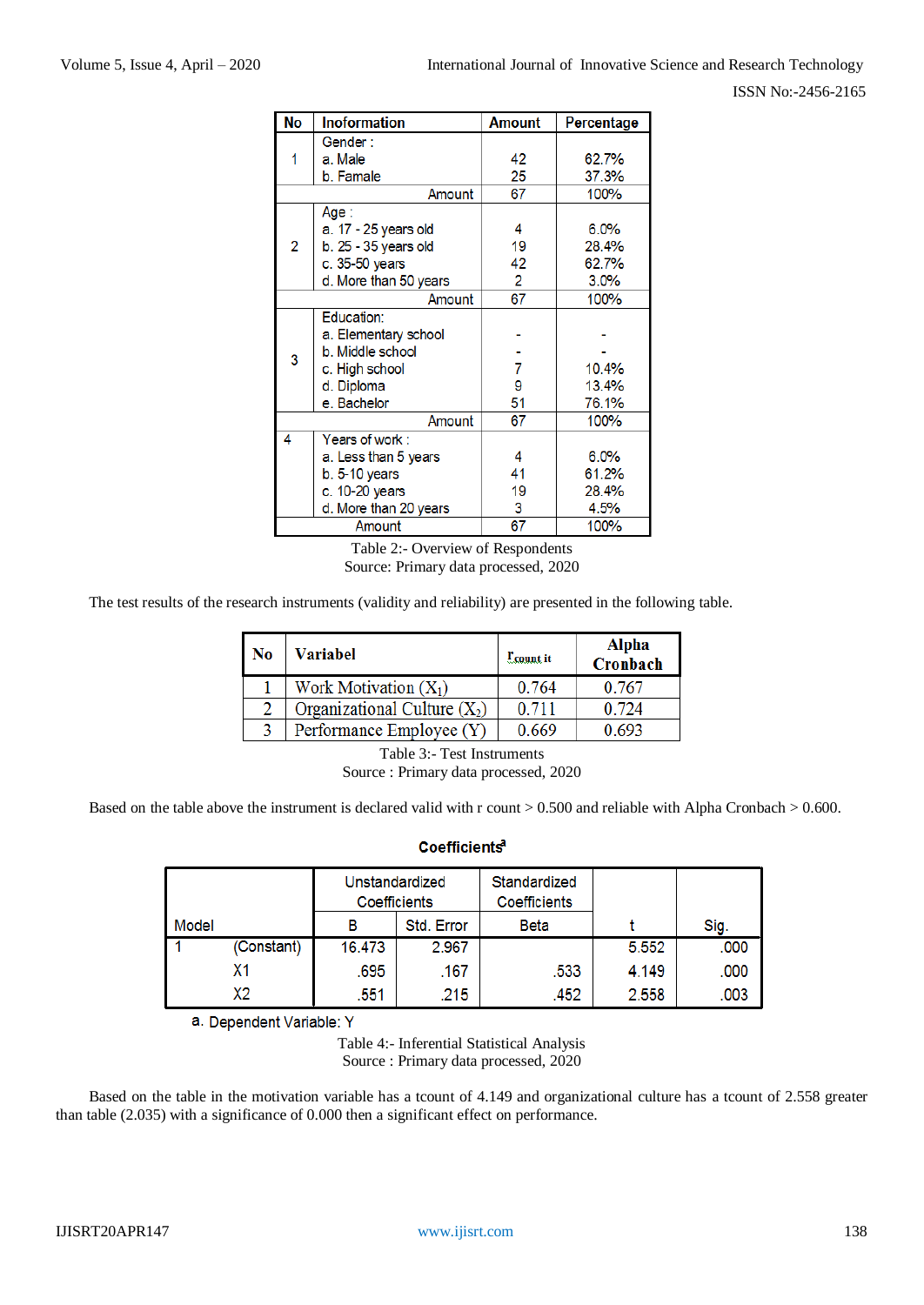ISSN No:-2456-2165

| <b>Model</b>  |      | R Square | Adjusted<br><b>R</b> Square | Std. Error of<br>the Estimate |  |  |
|---------------|------|----------|-----------------------------|-------------------------------|--|--|
|               | 797a | 683      | .330                        | .776                          |  |  |
| Model Summary |      |          |                             |                               |  |  |

#### Model Summary b

| <b>Model</b> |                   | R Square | Adjusted<br>R Square | Std. Error of<br>the Estimate |
|--------------|-------------------|----------|----------------------|-------------------------------|
|              | 417a              | 402      | 199                  | .850                          |
|              | .380 <sup>b</sup> | 281      | 131                  |                               |

Dependent Variable: Y

Table 5:- Analysis of the Coefficient of determint Source : Primary data processed, 2020

Based on the table in motivation and work culture variables affect the performance of 68.3%. It is also known that motivation influences 40.2% of the work and organizational culture 28.1% affects performance. Based on table 5, the research hypothesis is proven that:

H1: Work motivation has a significant effect on employee performance with a tcount of 4.149 and P value of 0.000

H2: Organizational culture has a significant effect on employee performance with a tcount of 2.558 and P value 0.003

H3: Motivation has a dominant effect on employee performance in the motivation variable has a tcount of 4.149 and organizational culture has a tcount of 2.558 greater than ttable (2.035) with a significant 0.000 then a significant effect on performance.

In accordance with the results of this study it is clear that motivation is something that can cause impetus that arises from within a person or from outside to carry out an activity. "Physiological needs are the most basic human needs to be able to survive, the need for security is the need for security, both when they are still able to work and when they are no longer able to work (retired)".

Social needs are the need for friendship, affiliation and closer interaction with others, based on research that the author has done, it is found that the close relationship of cooperation, both between superiors and between colleagues creates good relationships also outside hours work. They also form various informal associations, for example sports associations (badminton, volley ball and soccer) and other associations.



Fig 3:- Recommended Model Research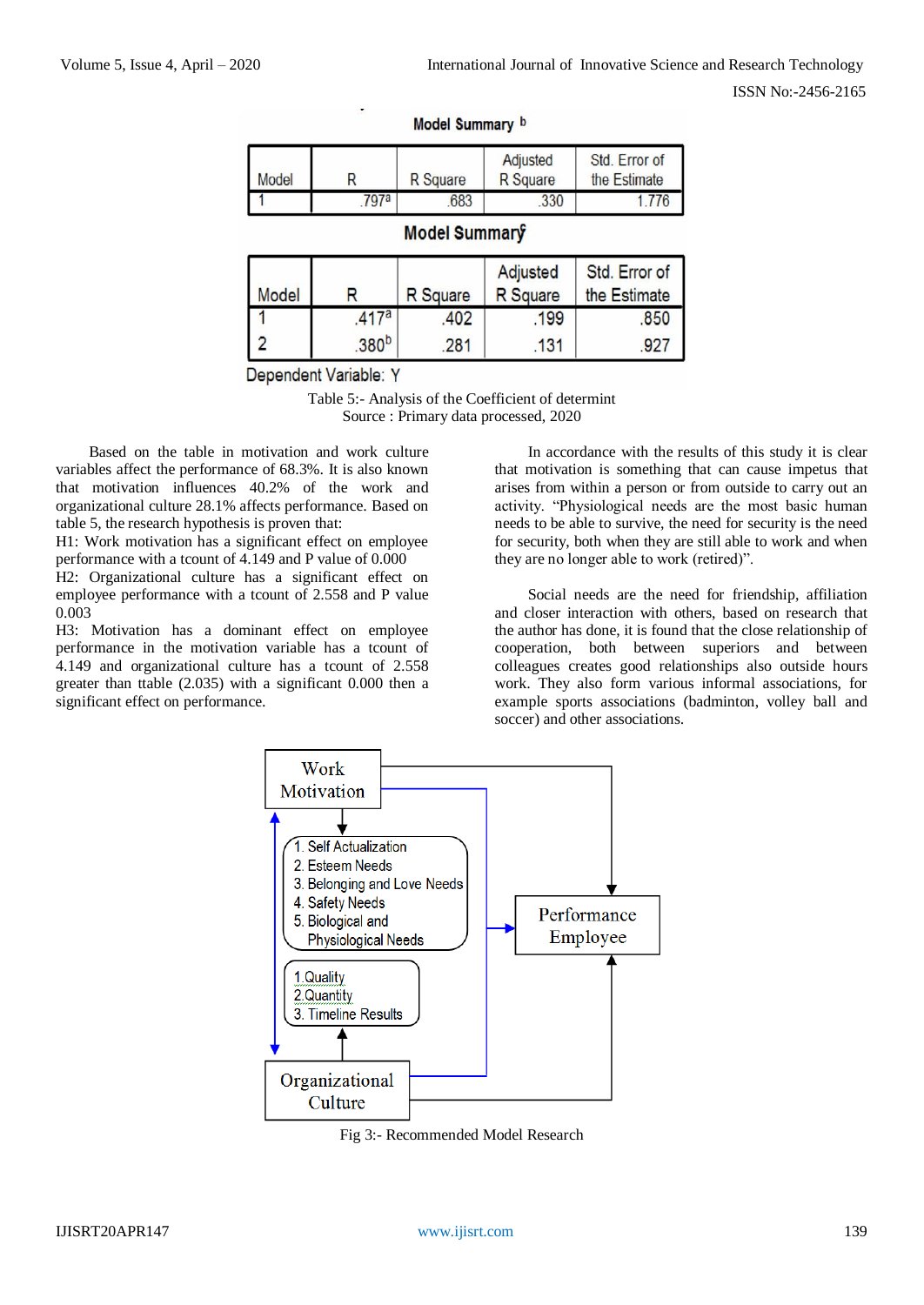Organizational culture is a set of assumptions, perceptions and beliefs of members of the organization or employees that affect the behavior of members of the organization or employees in an organization or company. Strong or weak organizational culture in a company that is how employees perceive the organizational culture so that it will affect the behavior of employees in a company.

Given the organizational culture is an agreement with the members in an organization or company, making it easier for a broader agreement for the benefit of individuals. The primacy of organizational culture is the controlling of rah rah in shaping human attitudes and behaviors that involve themselves in an organization's activities. Individual and group individuals will not be separated from organizational culture and in general they will be influenced by the diversity of available resources as a stimulus for someone to act (Koesmono, 2005).

## **V. CONCLUSION**

The results of this study are in accordance with Maslow's toeri, as conveyed by Handoko, (2003), namely :

- $\triangleright$  Self Actualization
- Esteem Needs
- $\triangleright$  Belonging and Love Needs
- $\triangleright$  Safety Needs
- $\triangleright$  Biological and Physiological Needs

In order to increase work motivation, as Sudarmo said (2000), that the motivation process consists of several stages, namely:

- $\triangleright$  First, the emergence of an unmet need causes an imbalance in a person and tries to reduce it by behaving in a certain manner.
- $\triangleright$  Second, a person then looks for ways to satisfy that desire.
- $\triangleright$  Third, a person directs his behavior toward the achievement of goals or achievements in ways that he has chosen supported by the ability, skills and experience.
- $\triangleright$  Fourth, performance appraisal is carried out by oneself or others about their success in achieving goals.

This drive gives rise to a search behavior to find certain goals, which if achieved, will meet those needs and lead to stress reduction.

#### **SUGGESTION**

Motivation arises through a process, according to Robbins (2001), "states that motivation as a process of fulfilling needs, where needs are an internal condition that causes certain results to look interesting. An insatiable need creates tension that stimulates impulses in the individual".

Motivation are the desire factors in a person that can be used as a stimulant or stimulant to create enthusiasm and excitement at work, "so that they want to work together effectively and integrated to achieve satisfaction. In this case, the emergence of satisfaction in each person is not the

same, where the difference in the level of satisfaction is influenced by the amount of rewards received, background and the level of creativity of the person concerned".

Aspects of organizational culture "also need to be considered, the primacy of organizational culture is the control of funds in shaping human attitudes and behavior that involve themselves in an organization's activities. Individual and group individuals will not be separated from organizational culture and in general they will be influenced by the diversity of available resources as a stimulus for someone to act".

## **REFERENCES**

- [1]. Anthony, T and Tri Hastuti. (2013). Human Resource Management. University of Indonesia Press Publisher. Jakarta.
- [2]. Anthony Robert. N, Govindarajan. V. (2007). Management Control System 12<sup>th</sup> edition. McGrow-Hill, Inc.
- [3]. Armstrong, Michael. (2008). How to be an Even Better Manager : A complete A-Z of Proven Techniques 7<sup>th</sup> edition. Kogan Page Limited.
- [4]. Arikunto, Suharsimi. (2013). Research Procedure A Practical Approach. Jakarta: Rineka Cipta.
- [5]. Binder, Jean Carlo. (2007). Global project management: Communication, collaboration and manage- ment. Grower Publishing Limited.
- [6]. Block, Peter 2005. Stewardship: Choosing Service Over Self Interest. Berrett-Koehler Publishers, Inc.
- [7]. Cokins, Gary. (2009). Performance Management : integrating strategy execution, methodologies, risk and analytics. John Wiley and Sons, Inc
- [8]. Creswell, John. W. (2015). Research Design : Qualitative, Quantitative, and Mixed Methods Approaches. Third Edition. SAGE Publications India Pvt. Ltd.
- [9]. Dessler. Garry. (2008). Human Resource Management. Review Edisition. Printing, Prehallindo, Jakarta.
- [10]. Ghozali, Imam. (2006). Application of Multivariate Analysis with SPSS Program. Semarang: UNDIP Publishing Agency.
- [11]. Hasibuan, Malayu S.P. (2012). Organization and Motivation. Fifth Matter. Jakarta: PT. Earth Literacy.
- [12]. Mangkunegara. (2010). Corporate Human Resource Management, Sixth Printing. Bandung: PT. Teen Rosdakarya.
- [13]. Manulang. (2010). Management Personality. Fifth Edition. Penerbit, Balai Pustaka. Jakarta.
- [14]. Maslow, Abraham. (1994). Motivation and Personality (Motivation Theory with the Hierarchy of Human Needs Approach). Jakarta: PT PBP.
- [15]. Manzoni, Alex. Islam, Sardar M.N. (2009). Performance Measurement in Corporate Governance: DEA Modelling. Physica-Verlag Heidelberg, Inc.
- [16]. Ndraha, Taliziduhu. (2008). Theory of Organizational Culture, First Matter. Jakarta: PT. Rineka Cipta.
- [17]. Nimran, Umar. (2008). Organizational Behavior, Third Printing Surabaya: CV. Media Imagery.